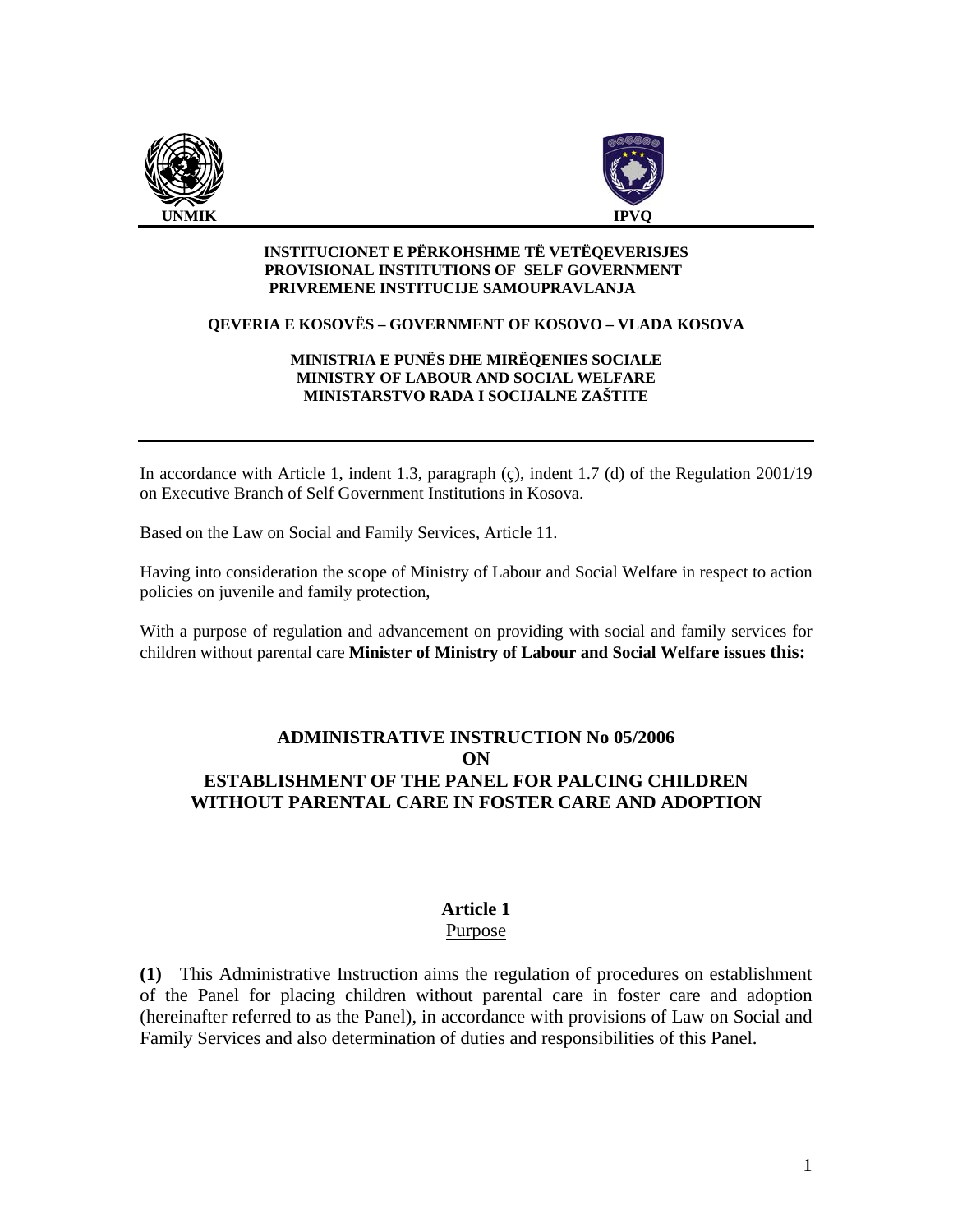### **Article 2**

## Procedures for Establishing the Panel for placing children without parental care in foster care and adoption

**(1)** Minister of Ministry of Labour and Social Welfare through this Administrative Instruction authorizes the Department of Social Welfare to take the initiative for establishment of the Panel in its behalf.

**(2)** The Panel is established by nomination of members from Minister of MLSW in accordance with the Article 11 of the Law on Social and Family Services.

**(3)** The Panel for placing the children without parental care in foster care and adoption is directed by Head of Social and Family Services or by any other person appointed from him and is composed of seven officials from Department of Social Welfare and other institutions of this field based on expertise and their relevant professional experience.

#### **The panel will have this institutional composition:**

- **1.** Director of the Department of Social Services
- **2.** Head of the Division of Social Services \
- **3.** Senior Professional Official for Foster Care, Local and International Adoption
- **4.** Two representatives of Centers for Social Work in Kosova
- **5.** A representative of Institute of Social Policy
- **6.** A representative of Non Governmental Organizations

**(4)** Meetings of the Panel will take place only if there are present at least five (5) members of the Panel.

**(5)** Decisions of the Panel will be fully effective if they are voted by the majority of the present members.

#### **Article 3**  Duties and responsibilities of the Panel

- **(1)** The Panel for placing the children without parental care in foster care and adoption:
	- **1.** Looks after realization of functions in accordance with Article 11, paragraph 11.9 of the Law on Social and Family Services.
	- **2.** Reviews the reports of social services officials adopted by DSW related to potential parents of foster care of the child.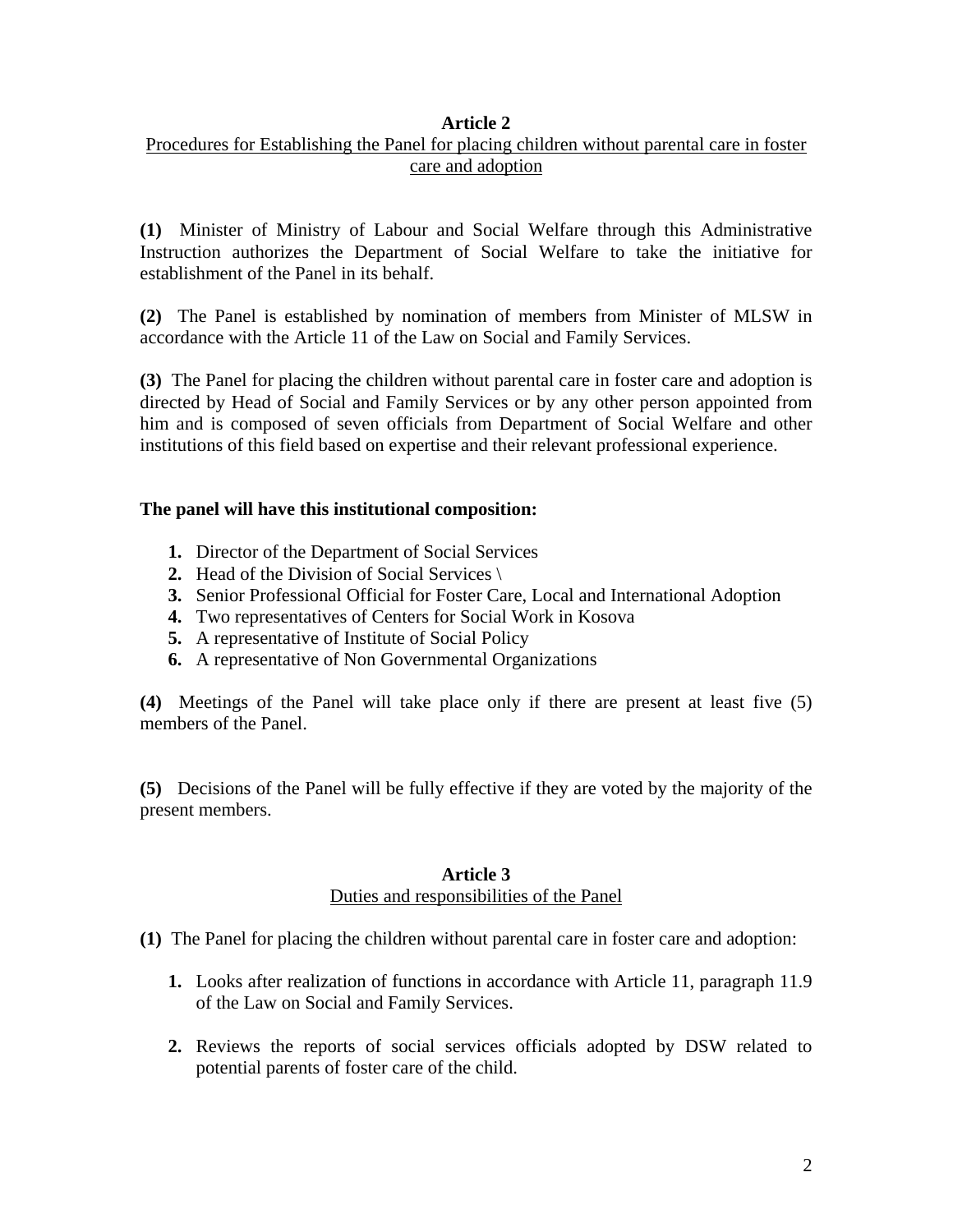- **3.** Decides on inclusion of potential parents for foster care in unique registry of foster carers in Kosova.
- **4.** Reviews the needs of children and suitability of parents in respect to placing the children in foster care.
- **5.** Decides in respect to withdrawing the children from parental care that are in foster care due to unsuccessful or unsuitable placement.
- **6.** Looks after on keeping a registry of persons that are determined as adopting parents by officials of social services.
- **7.** Protects children rights, in accordance with international acts, who can be subject to requirements for adoption by people that live abroad.

#### **Article 4**

### Rules of action and function of the Panel in respect to Foster Care for children without parental care

**(1)** Department of Social Welfare keeps a unique registry of children without parental care who are potential for foster care based on referrals by Centers of Social Work in Kosova

**(2** Children without parental care are considered children whose parents are not alive, are not known, are disappeared or whose parents for any reason do not carry out their parental duties temporarily or permanently. (Article 156, Law on Family in Kosova).

**(3)** Department of Social Welfare keeps a unique registry of potential parents for foster care based on referral by Centers of Social Work in Kosova.

**1.** Registry is a unique book in which will be evidenced children without parental care, potential foster care parents and adopters.

**(4)** Potential foster care parents are considered those who have applied in CSW – Kosova, to be foster carers and CSW has trained and evaluated them positively to be foster families.

**(5)** Registries will contain all necessary information for effective management of fostering services including the data and number of potential children for foster care and also potential foster carers. DSW will take responsibility to up date registries of potential children for foster care and potential foster care parents according to referrals of CSW. DSW realized this responsibility through authorized persons for this form of protection (Article 3.3.1 of this Administrative Instruction).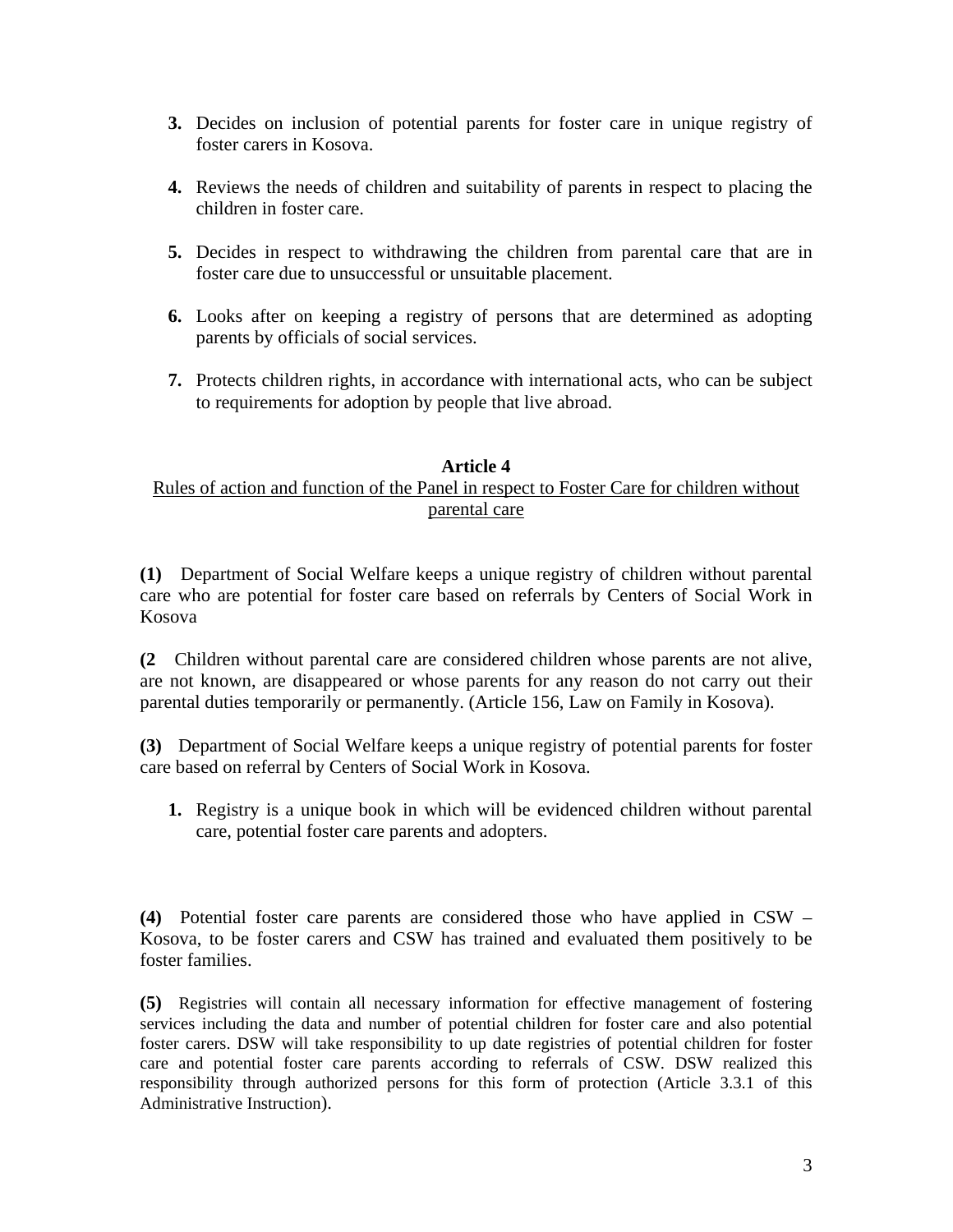**(6)** Opinion related to placing the individual child in foster care is given by the Panel respecting the welfare of the child and suitability of foster parents.

**(7)** The decision for placing the child in foster care is made by Center of Social Work based on the matter and territorial competence, after the opinion of the Panel was given.

**(8)** The child is placed in the family which ethnic, language, cultural and religious background are the same with biological family.

**(9)** Not withstanding from Article 48 the children can be placed also in other fostering families if this is of better interest for the child welfare.

**(10)** Foster care is a form of protection that is applied by MLSW services only within Kosova territory.

**(11)** Department of Social Welfare will promote foster care as priority form of care for children without parental care and due to this will undertake activities for public information and other promoting activities.

**(12)** The appointed manager by CSW for leading the case of the child placed in foster care is obliged that at least once per month visit the child and for this shall keep data in professional form of work for case management.

**(13)** All evaluations in respect to health and welfare of the child in foster care are carried out by Centers of Social Work through appointed managers who lead the case.

**1.** For certain actions that are of interest for the childe welfare, the manager of the case is obliged to inform and achieve the consent of child legal custodian.

**(14)** In occasion when during foster care the case manager has evaluated that child interests are not met, the Panel will require termination of foster care after referral that is done by custody organ and also remove from registry of foster families due to disrespect of foreseen criteria for foster care for the child welfare.

**(15)** If during foster care, a child is injured or dies, it is MLSW obligation that through its services to initiate development of investigation procedures on circumstances and to undertake any necessary subsequent measure.

## **Article 5**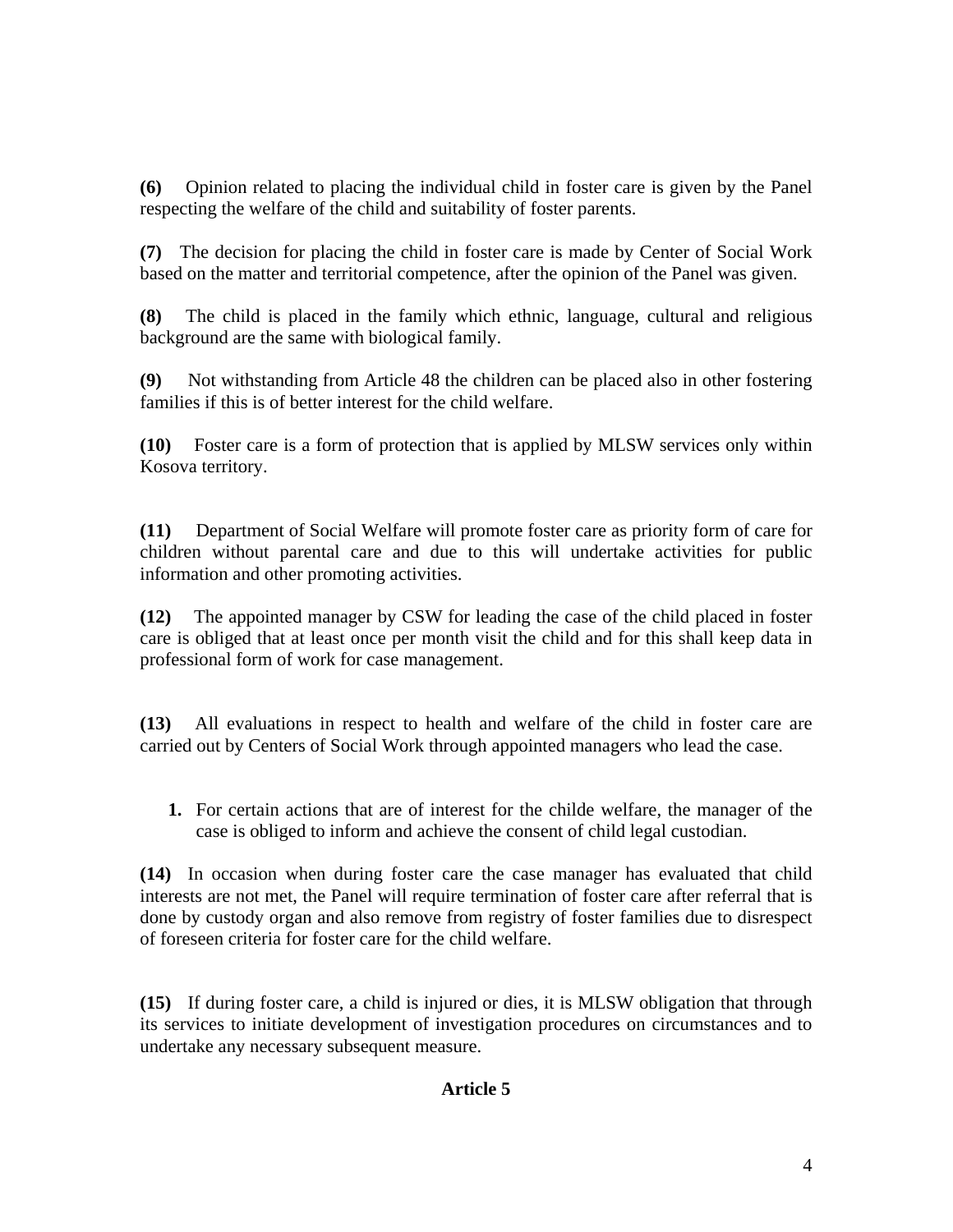## Rules of action and function for the Panel in respect to adoption of children without parental care

**(1)** Department of Social Welfare keeps a unique registry of children without parental care who are potential for adoption based on referrals by Centers of Social Work in Kosova.

**(2)** A potential child for adoption is a child without parental care with a solved legal status.

**(3)** Department of Social Welfare keeps a unique registry of potential parents (adopters) based on referrals by Centers of Social Work in Kosova.

**(4)** Potential parents (adopters) are considered the parents that have applied in CSW for adoption and are evaluated positively by CSW as suitable parents that guarantee the child welfare.

**(5)** The registry will contain all necessary information including the data and number of potential children for adoption and also potential adopting parents. CSW will have responsibility to keep up dated the registry of potential children for adoption and potential adopting parents (adopters) based on referrals of CSW. DSW realizes this responsibility through authorized persons for this form of protection (Article 3.3.1 of this Administrative Instruction).

**(6)** CSW is obliged to approach in written the Panel for taking the opinion for adoption.

**(7)** Opinion for adoption is given by the Panel respecting the child welfare and suitability of potential adopting parents.

**(8)** The decision for establishment of adoption is made by Center of Social Work or the Court based on the matter and territorial competences.

**(9)** The child is adopted only in a family which is has in common the ethnic, language, cultural and territorial background with biological family.

**(10)** An exception in Article 5.9, the child can be adopted also in other families abroad Kosova if there exist appropriate reasons and that goes are in favor of child's welfare.

 **(11)** Potential international adopting parents are considered the parents with residency in Kosova who are evaluated positively by social services in the places they live and send documentation to apply for adoption in DSW. The documentation shall be stamped by Apostile stamp and within possibilities will be discussed on its validity with Liaison Offices in Kosova where the citizens apply from.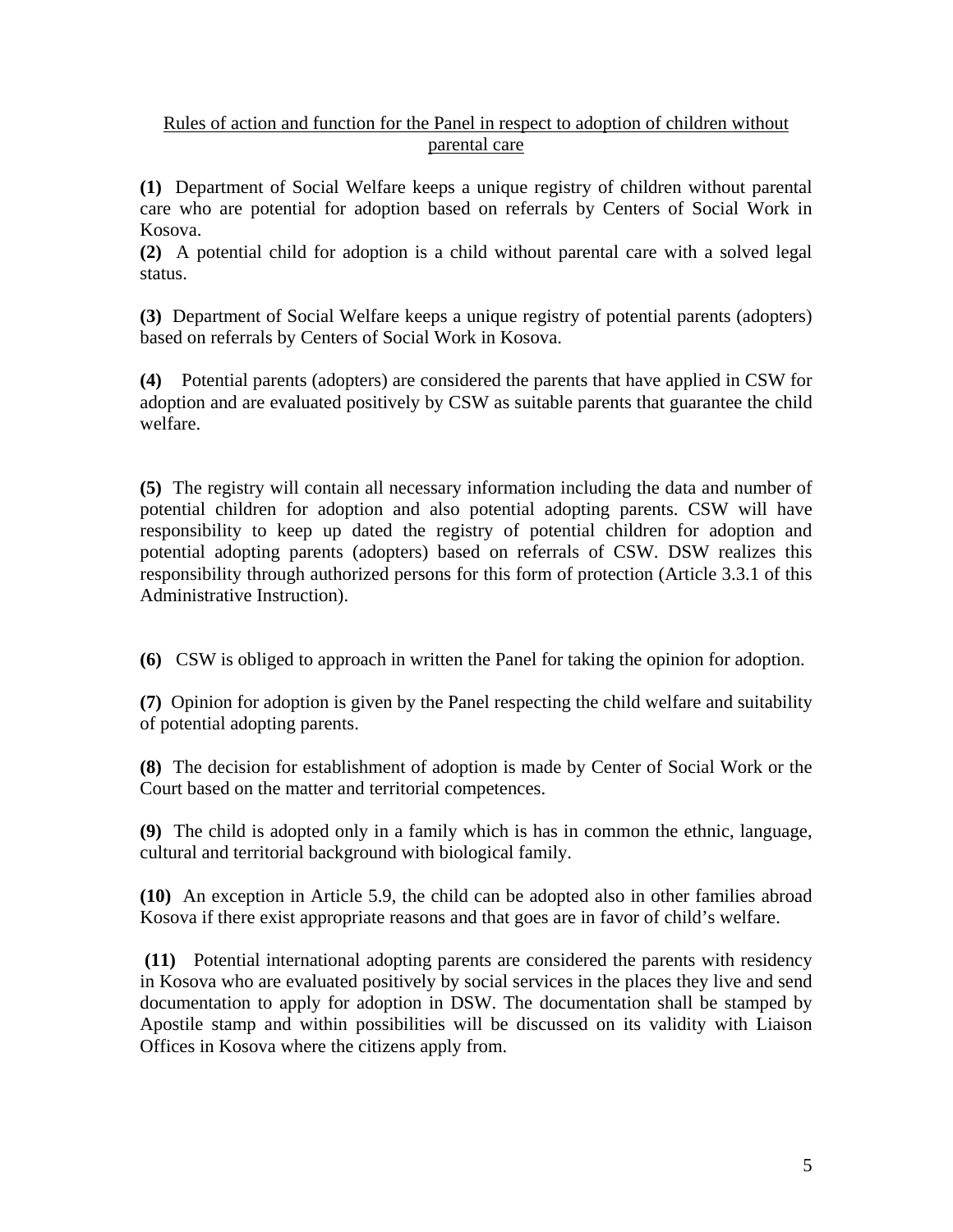**(12)** In respect to certain actions of child interest, the case manager is obliged to inform and ensure consent of legal custodian of the child.

**(13)** CSW is obliged to develop the child's pre adoption period which shall not last more than three months.

**1.** During pre adoption period, the case manager from CSW is obliged to visit the child at least once per month in order to be convinced for child welfare and emotional attachment created between the child adopted and adopting parents.

**(14)** In occasions when during pre adoption period the case manager has evaluated that that child interests are not met, the Panel will require to stop the adoption after the referral made by custody organ and also remove of adopting parents from registry due to disrespect of pre adoption period criteria on child welfare.

**(15)** If during the pre adoption period, a child is injured or dies, it is MLSW duty that through its services initiate development of investigation procedures on circumstances and to undertake the necessary subsequent steps.

**(16)** In case of adoption realization with international element the pre adoption period shall be at least two weeks and shall be evaluated by CSW which leads the case.

**(17)** The Panel can loose the priority in registry for the potential adopting parents who refuse or abandon the child that is proposed for adoption from the Panel.

**(18)** Each person who organizes the adoption in contradiction with provisions of this law or tends to do this is punished for penal acts based on laws enforced in Kosova.

**(19)** Any professional that exercises intolerable pressure towards a parent or parents to give child for adoption, is considered guilty for flagrant professional violation and will be subject to penal rules based on the laws enforced in Kosova.

**(20)** In order to protect the rights of children who might be subject to request for adoption from the people that live abroad, the Panel has the following duties:

- **1.** To ensure that there is a correspondence with requirements of Hague Convention on Privacy Rights, Convention on Child Protection and Cooperation in Respect to Inter-State Adoption.
- **2.** To be ensured that there are developed all procedures and actions by CSW in Kosova for potential children for adoption to be adopted in Kosova before the decision to be adopted with international elements is made.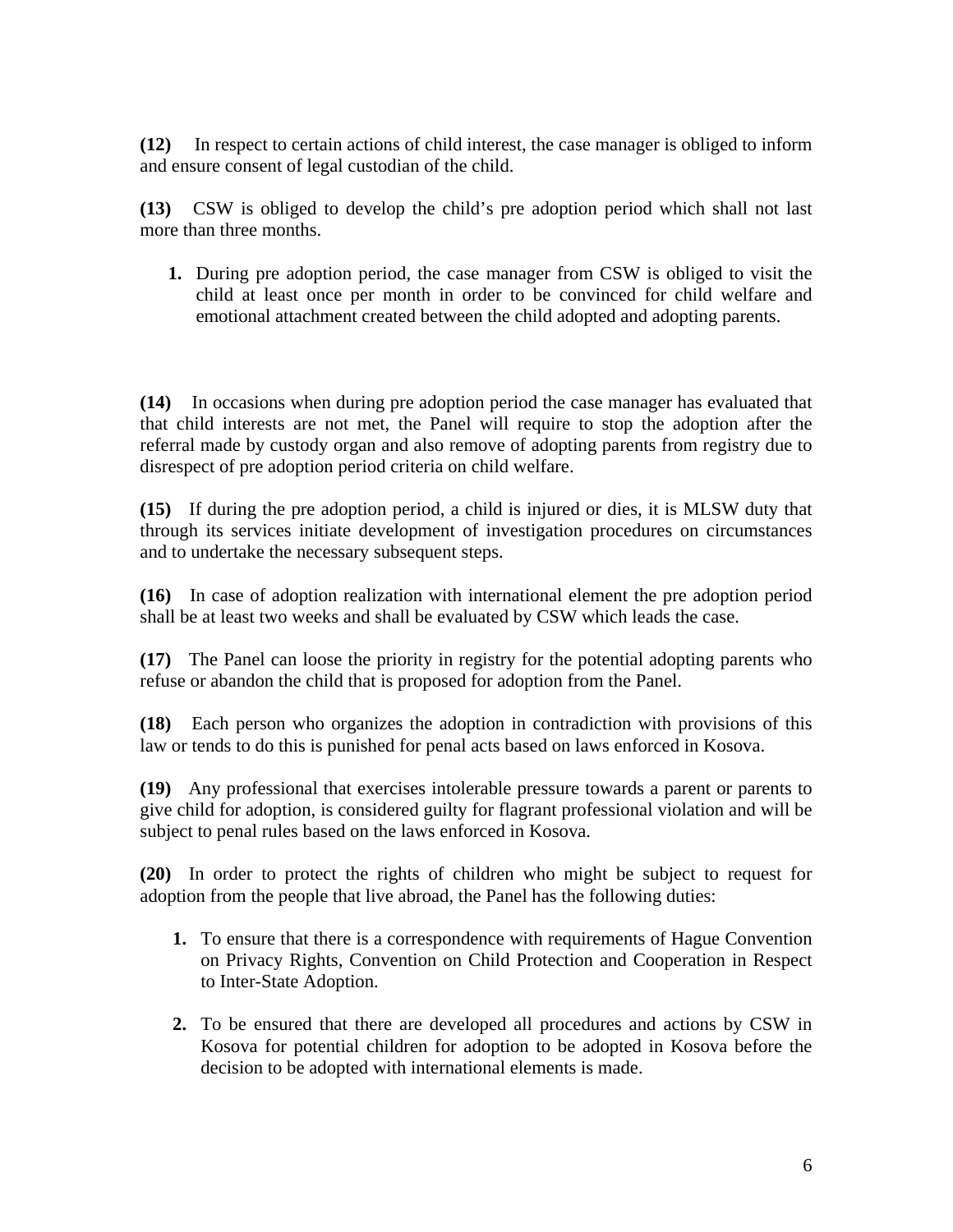- **3.** To protect all potential children for adoption without having into consideration ethnic, gender, cultural, religious, health background.
- **4.** To decide and develop cooperative relationship with respective organs for adoption in potential receiving places, by ensuring at least two written reports on child welfare for the first two years after the adoption realization.
- **5.** To develop cooperative relationships with foreign offices in Kosova for verification of validity of documentation for adoption with international element of potential adopting parties.
- **6.** To determine criteria that shall be implemented for inter-state adoption,
- **7.** To enable necessary legal procedures for carrying out the inter-state adoption as determined by Hague Convention.

#### **Article 6**

#### Rules for the work of the Panel for placing the children without parental care in foster care and adoption

The Panel for its work will issue the regulation which shall not be in contradiction with provisions of applicable Legislation of this field in our country.

## **Article 7**

#### Duration of the service in Panel for placing children without parental care in foster care and adoption

**(1)** The mandate of the members in the Panel for placing children without parental care in foster care and adoption is two years with a possibility of reselection for another mandate. No member of the Panel can carry out this function more than four years, except Director of Department of Social Welfare, Head of Division of Social Services and Senior Officials for Foster Care, Local and International Adoption who will be permanent in carrying out their professional duty in the Panel.

**(2)** If a member of the Panel has failed to carry out professional duties that derive from Panel regulations, after review of evidences, members of the Panel can propose discharge of the member that has contradicted duties and responsibilities of the Panel.

 **(3)** If the member of the Panel is absent in three meetings without interruption, does not respect confidentiality of data and also it is present the manifestation of behaviors that are not serious and are in contradiction with professional ethics, can lead to his/her discharge of the Panel.